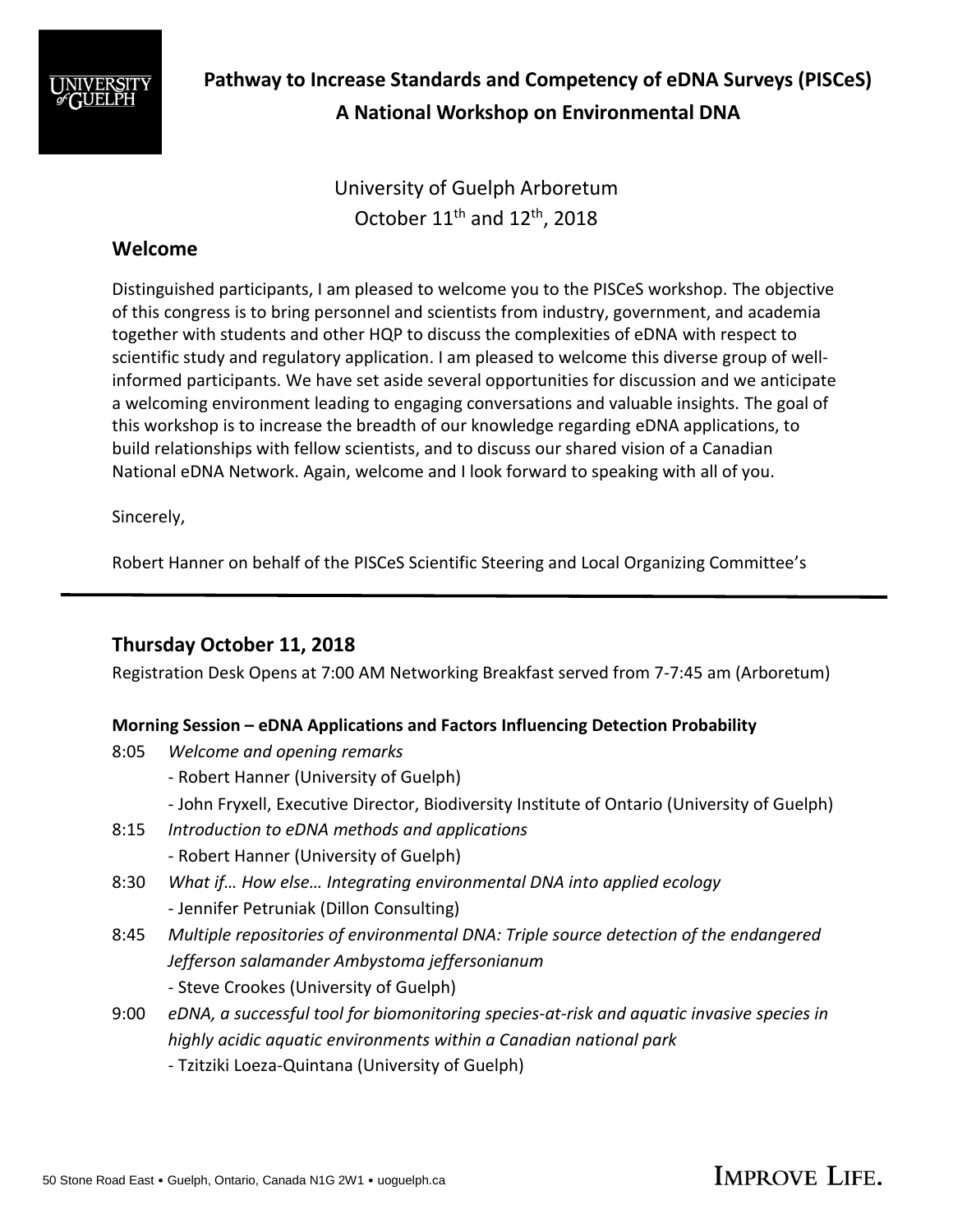

**Pathway to Increase Standards and Competency of eDNA Surveys (PISCeS) A National Workshop on Environmental DNA**

- 9:15 *Utilizing eDNA to detect SAR when others have failed: Redside Dace in Irvine Creek* - Jay Cashubec (AECOM)
- 9:30 *Regulatory considerations for eDNA: the good, the bad and the ugly* - Marc Skinner (Stantec)
- 9:45 *Recent progress in the development and application of robust targeted eDNA detection methods: the BC experience*
	- *-* Jared Hobbs (Hemmera Envirochem)
- **Break (10:00)** Refreshments and Networking

## **Keynote Presentations**

- 10:30 *Maximizing detection, minimizing contamination, and interpreting uncertainty in eDNA applications*
	- Caren Goldberg (Washington State University)
- 11:15 *Standardization and thoughtful archiving: A next step towards the future of eDNA* - Taylor Wilcox (National Genomics Center for Fish and Wildlife Conservation)
- **Lunch (12:00)** Buffet catered by Hospitality Services (University of Guelph)

## **Afternoon Session – Community Assessment, Standards and Regulatory Perspectives**

- 1:00 *Mapping native and invasive invertebrates in two great lakes tributaries using environmental DNA (eDNA) metabarcoding* 
	- Justin Mychek-Lander (University of Windsor)
- 1:15 *Evaluation of freshwater fish communities with eDNA metabarcoding: A quantitative perspective*
	- Louis Bernatchez (Laval University)
- 1:30 *Primer validation for metabarcoding*
	- Vasco Elbrecht (University of Guelph)
- 1:45 *A system for rapid eDNA detection of aquatic invasive species* - Austen Thomas (Smith Root, Inc.)
- 2:00 *Environmental DNA education and support for the electric power industry -* Doug Bradley (Limnotech)
- 2:15 *The role of standards in supporting eDNA innovation -* Ana Maria Tomlinson (Canadian Standards Association)